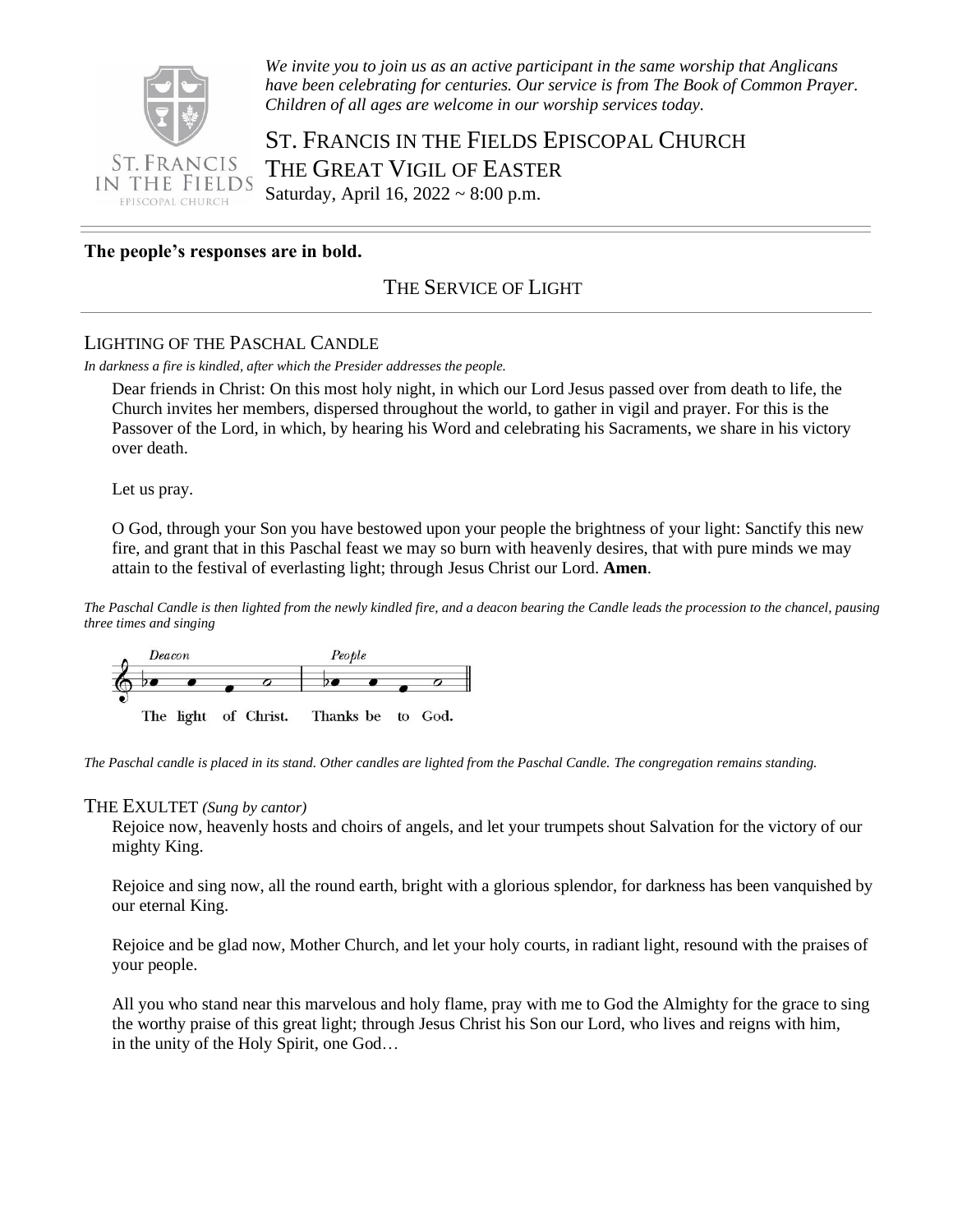

It is truly right and good, always and everywhere, with our whole heart and mind and voice, to praise you, the invisible, almighty, and eternal God, and your only-begotten Son, Jesus Christ our Lord; for he is the true Paschal Lamb, who at the feast of the Passover paid for us the debt of Adam's sin, and by his blood delivered your faithful people.

This is the night, when you brought our fathers, the children of Israel, out of bondage in Egypt, and led them through the Red Sea on dry land.

This is the night, when all who believe in Christ are delivered from the gloom of sin, and are restored to grace and holiness of life.

This is the night, when Christ broke the bonds of death and hell, and rose victorious from the grave.

How wonderful and beyond our knowing, O God, is your mercy and loving-kindness to our children. Behold, what love he has bestowed upon us, who to redeem a servant, delivered up his only Son. O blessed iniquity, for whose redemption such a price was paid by such a Savior.

How holy is this night, when wickedness is put to flight, and sin is washed away. It restores innocence to the fallen, and joy to those who mourn. It casts out pride and hatred, and brings peace and concord.

How blessed is this night, when earth and heaven are joined and we are reconciled to God.

Therefore, O holy Father, accept the evening sacrifice of this lighted candle, which your holy Church makes before you, and offers to you by the hands of your servants, the work of the bees your creatures. May it shine continually to drive away all darkness, as we celebrate the solemnity of our redemption.

May Christ, the Morning Star who knows no setting, find it ever burning––he who gives his light to all creation, and who lives and reigns with you in the unity of the Holy Spirit, one God….

 $\overrightarrow{C}$ ... for  $ev - er$  and  $ev - er$ .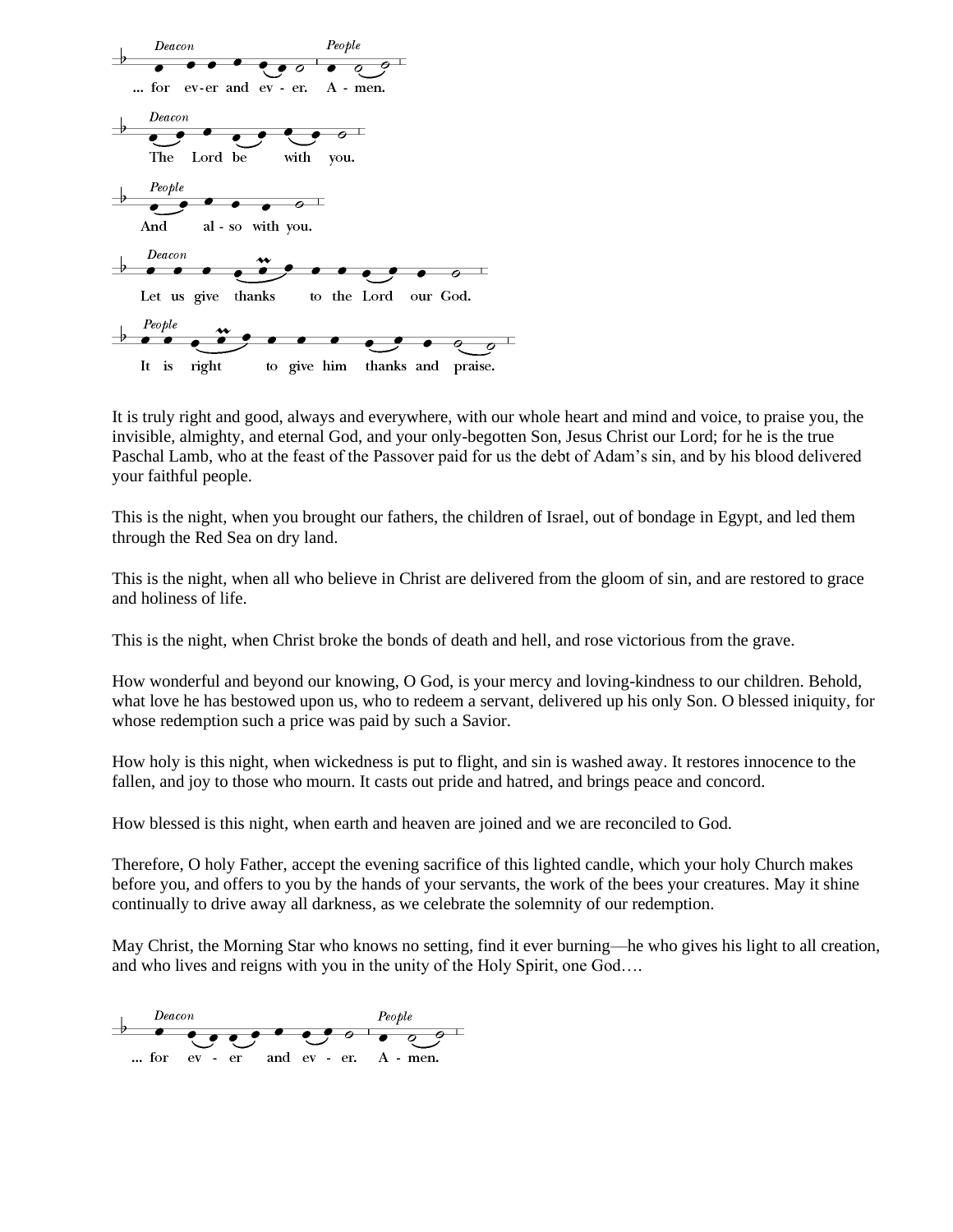Let us hear the record of God's saving deeds in history, how he saved his people in ages past; and let us pray that our God will bring each of us to the fullness of redemption.

*Please be seated.*  THE STORY OF CREATION GENERATION GENERATION GENERATION GENERATION *The reader reads the lesson. After the lesson the reader says*

The Word of the Lord. **Thanks be to God.**

PSALM 136:1-9, 23-26 (*sung by the choir*) Plainsong, Tone V.3

*Give thanks to the LORD, for he is good, for his mercy endures for ever. Give thanks to the God of gods, for his mercy endures for ever. Give thanks to the Lord of lords, for his mercy endures for ever. Who only does great wonders, for his mercy endures for ever; Who by wisdom made the heavens, for his mercy endures for ever; Who spread out the earth upon the waters, for his mercy endures for ever; Who created great lights, for his mercy endures for ever; The sun to rule the day, for his mercy endures for ever; The moon and the stars to govern the night, for his mercy endures for ever. Who remembered us in our low estate, for his mercy endures for ever; And delivered us from our enemies, for his mercy endures for ever; Who gives food to all creatures, for his mercy endures for ever. Give thanks to the God of heaven, for his mercy endures for ever.*

Let us pray. *Silence*

> O God, who wonderfully created, and yet more wonderfully restored, the dignity of human nature: Grant that we may share the divine life of him who humbled himself to share our humanity, your Son Jesus Christ our Lord. **Amen**.

ISRAEL'S DELIVERANCE AT THE RED SEA Exodus 14:10-31, 15:20-21 *The reader reads the lesson. After the lesson the reader says*

The Word of the Lord. **Thanks be to God.**

THE SONG OF MOSES (*sung by the choir*) **Plainsong, Tone I** 

*I will sing to the Lord, for he has risen up in might. I will sing to the Lord, for he is lofty and uplifted; horse and its rider has he hurled into the sea. The Lord is my strength and my refuge; the Lord has become my Savior. This is my God and I will praise him, the God of my people and I will exalt him. The Lord is a mighty warrior; Yahweh is his Name. The chariots of Pharaoh and his army has he hurled into the sea; the finest of those who bear armor have been drowned in the Red Sea. The fathomless deep has overwhelmed them; they sank into the depths like a stone. Your right hand, O Lord, is glorious in might; your right hand, O Lord, has overthrown the enemy. Who can be compared with you, O Lord, among the gods who is like you, glorious in holiness, awesome in renown, and worker of wonders? You stretched forth your right hand; the earth swallowed them up. With your constant love you led the people you redeemed with your might you brought them in safety to your holy dwelling.*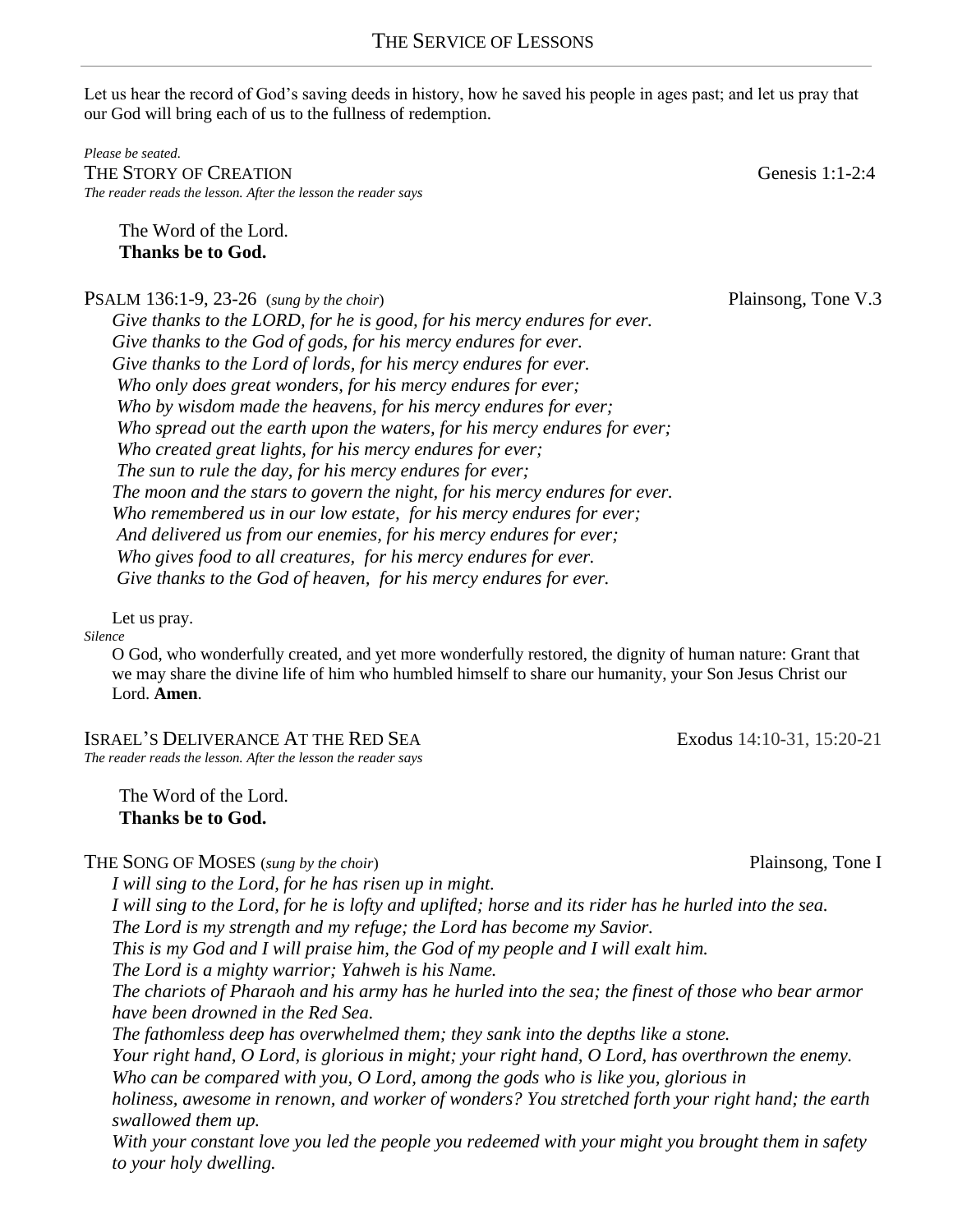*You will bring them in and plant them on the mount of your possession, The resting-place you have made for yourself, O Lord, the sanctuary, O Lord, that your hand has established. The Lord shall reign for ever and for ever. I will sing to the Lord, for he has risen up in might.* 

Let us pray.

*Silence*

O God, whose wonderful deeds of old shine forth even to our own day, you once delivered by the power of your mighty arm your chosen people from slavery under Pharaoh, to be a sign for us of the salvation of all nations by the water of Baptism: Grant that all the peoples of the earth may be numbered among the offspring of Abraham, and rejoice in the inheritance of Israel; through Jesus Christ our Lord. **Amen**.

THE VALLEY OF DRY BONES **EXECUTE:** EXEKIEL 37:1-14

*The reader reads the lesson. After the lesson the reader says*

The Word of the Lord. **Thanks be to God.**

PSALM 143 (*sung by the choir*) PSALM 143 (*sung by the choir*) Plainsong Tone I

*LORD, hear my prayer, and in your faithfulness heed my supplications; answer me in your righteousness. Enter not into judgment with your servant, for in your sight shall no one living be justified. For my enemy has sought my life; he has crushed me to the ground; he has made me live in dark places like those who are long dead. My spirit faints within me; my heart within me is desolate. I remember the time past; I muse upon all your deeds; I consider the works of your hands. I spread out my hands to you; my soul gasps to you like a thirsty land. O LORD, make haste to answer me; my spirit fails me; do not hide your face from me or I shall be like* 

*those who go down to the Pit.*

*Let me hear of your loving-kindness in the morning, for I put my trust in you; show me the road that I must walk, for I lift up my soul to you.*

*Deliver me from my enemies, O LORD, for I flee to you for refuge.*

*Teach me to do what pleases you, for you are my God; let your good Spirit lead me on level ground. Revive me, O LORD, for your Name's sake; for your righteousness' sake, bring me out of trouble. Of your goodness, destroy my enemies and bring all my foes to naught, for truly I am your servant.*

Let us pray.

*Silence*

Almighty God, by the Passover of your Son you have brought us out of sin into righteousness and out of death into life: Grant to those who are sealed by your Holy Spirit the will and the power to proclaim you to all the world; through Jesus Christ our Lord. **Amen**.

# THE SERVICE OF CHRISTIAN INITIATION

# THE PRESENTATION OF THE CANDIDATES

*The people remain seated* 

The Candidates for Holy Baptism will now be presented.

I present *Reighanne Marie, Meredith Abigail, and Samuel Aaron* to receive the Sacrament of Baptism.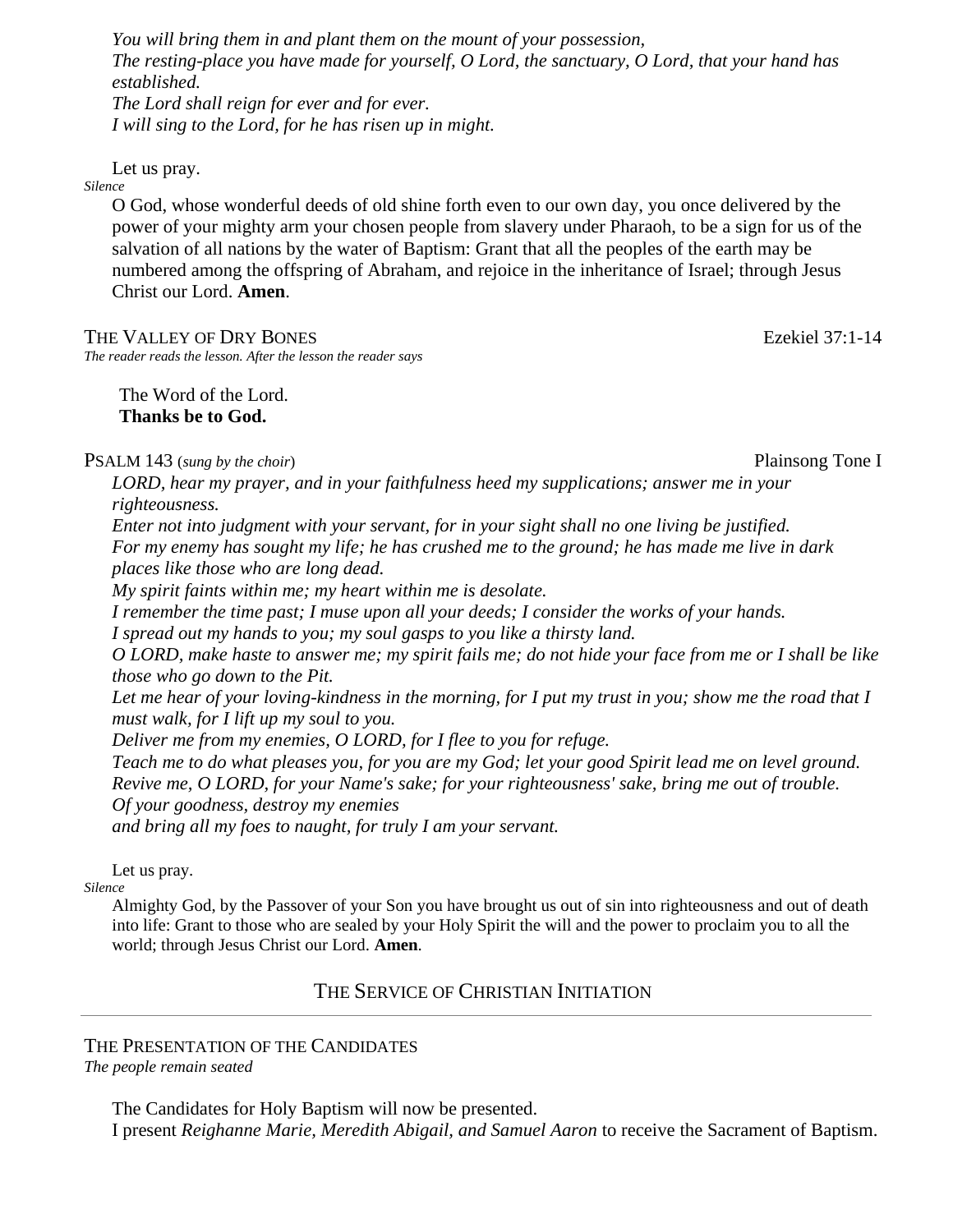| Question: | Do you desire to be baptized?                                                                    |
|-----------|--------------------------------------------------------------------------------------------------|
| Answer:   | I do.                                                                                            |
| Question: | Do you renounce Satan and all the spiritual forces of wickedness that rebel against<br>God?      |
| Answer:   | I renounce them.                                                                                 |
| Question: | Do you renounce the evil powers of this world which corrupt and destroy the<br>creatures of God? |
| Answer:   | I renounce them.                                                                                 |
| Question: | Do you renounce all sinful desires that draw you from the love of God?                           |
| Answer:   | I renounce them.                                                                                 |
| Question: | Do you turn to Jesus Christ and accept him as your Savior?                                       |
| Answer:   | I do.                                                                                            |
| Question: | Do you put your whole trust in his grace and love?                                               |
| Answer:   | I do.                                                                                            |
| Question: | Do you promise to follow and obey him as your Lord?                                              |
| Answer:   | I do.                                                                                            |

#### *Sponsors*

I present *Charles, Davis, Marquenia, and Nancy* who desire to reaffirm their baptismal vows.

| Question: | Do you reaffirm your renunciation of evil?                          |
|-----------|---------------------------------------------------------------------|
| Answer:   | I do.                                                               |
| Question: | Do you renew your commitment to Jesus Christ?                       |
| Answer:   | I do, and with God's grace I will follow him as my Savior and Lord. |

*The Celebrant addresses the Congregation.*

Will you who witness these vows do all in your power to support these persons in their life in Christ? **We will.**

# THE BAPTISMAL COVENANT

*Please stand.*

Through the Paschal mystery, dear friends, we are buried with Christ by Baptism into his death, and raised with him to newness of life. I call upon you, therefore, now that our Lenten observance is ended, to renew the solemn promises and vows of Holy Baptism, by which we once renounced Satan and all his works, and promised to serve God faithfully in his holy Catholic Church.

Do you believe in God the Father? **I believe in God, the Father almighty, creator of heaven and earth.** 

Do you believe in Jesus Christ, the Son of God? **I believe in Jesus Christ, his only Son, our Lord. He was conceived by the power of the Holy Spirit and born of the Virgin Mary. He suffered under Pontius Pilate, was crucified, died, and was buried. He descended to the dead. On the third day he rose again. He ascended into heaven,**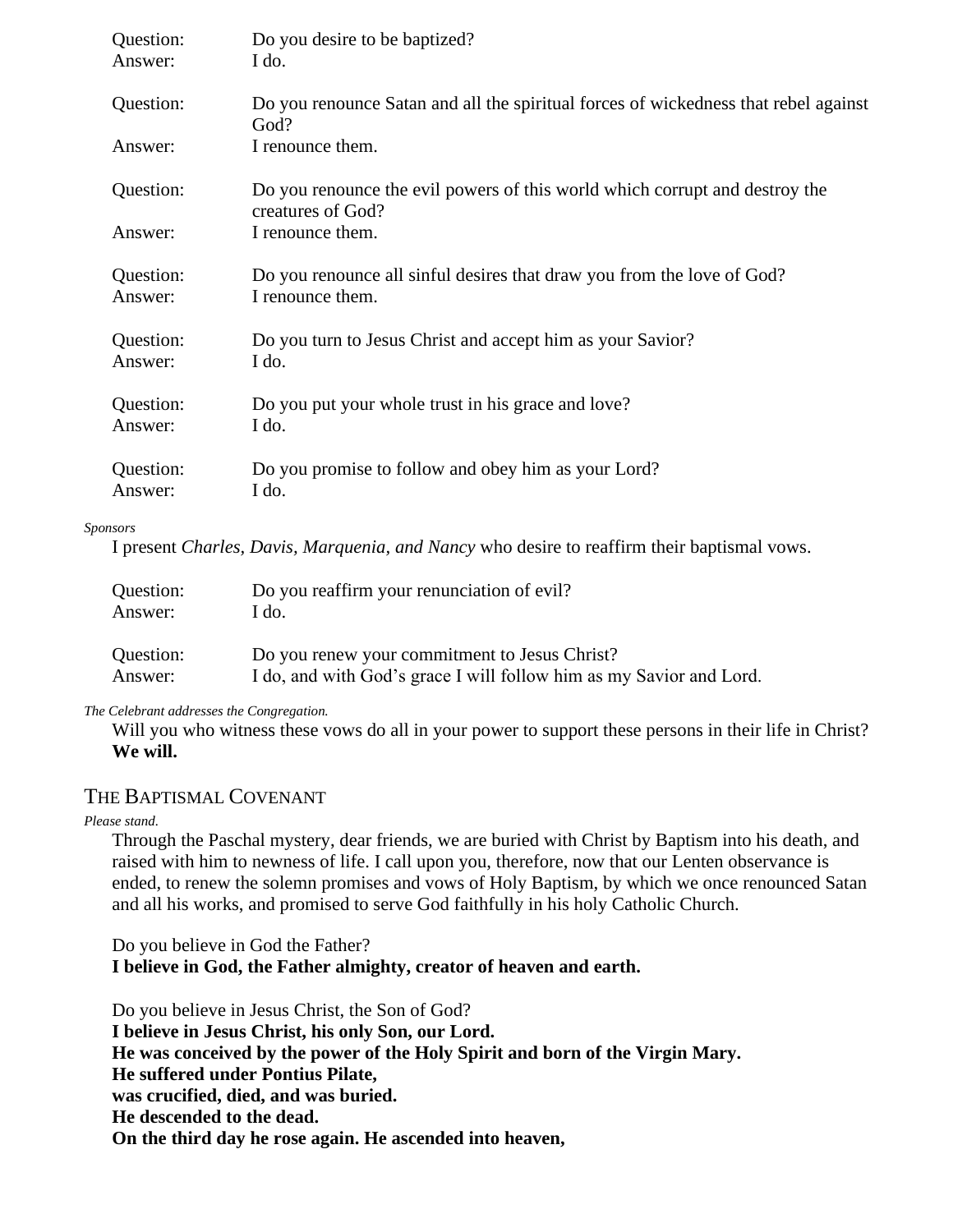**and is seated at the right hand of the Father. He will come again to judge the living and the dead.** 

Do you believe in God the Holy Spirit? **I believe in the Holy Spirit, the holy catholic Church, the communion of saints, the forgiveness of sins, the resurrection of the body, and the life everlasting.** 

Will you continue in the apostles' teaching and fellowship, in the breaking of bread, and in the prayers? **I will, with God's help.** 

Will you persevere in resisting evil, and, whenever you fall into sin, repent and return to the Lord? **I will, with God's help.** 

Will you proclaim by word and example the Good News of God in Christ? **I will, with God's help.**

Will you seek and serve Christ in all persons, loving your neighbor as yourself? **I will, with God's help.**

Will you strive for justice and peace among all people, and respect the dignity of every human being? **I will, with God's help.**

# PRAYERS FOR THE CANDIDATES

*The Celebrant then says to the congregation* 

Let us now pray for these persons who are to receive the Sacrament of new birth and for those who have renewed their commitment to Christ.

Deliver them, O Lord, from the way of sin and death. **Lord, hear our prayer.**

Open their hearts to your grace and truth. **Lord, hear our prayer.** 

Fill them with your holy and life-giving Spirit. **Lord, hear our prayer.** 

Keep them in the faith and communion of your holy Church. **Lord, hear our prayer.**

Teach them to love others in the power of the Spirit. **Lord, hear our prayer.** 

Send them into the world in witness to your love. **Lord, hear our prayer.** 

Bring them to the fullness of your peace and glory. **Lord, hear our prayer.** 

Grant, O Lord, that all who are baptized into the death of Jesus Christ your Son may live in the power of his resurrection and look for him to come again in glory; who lives and reigns now and for ever. **Amen.**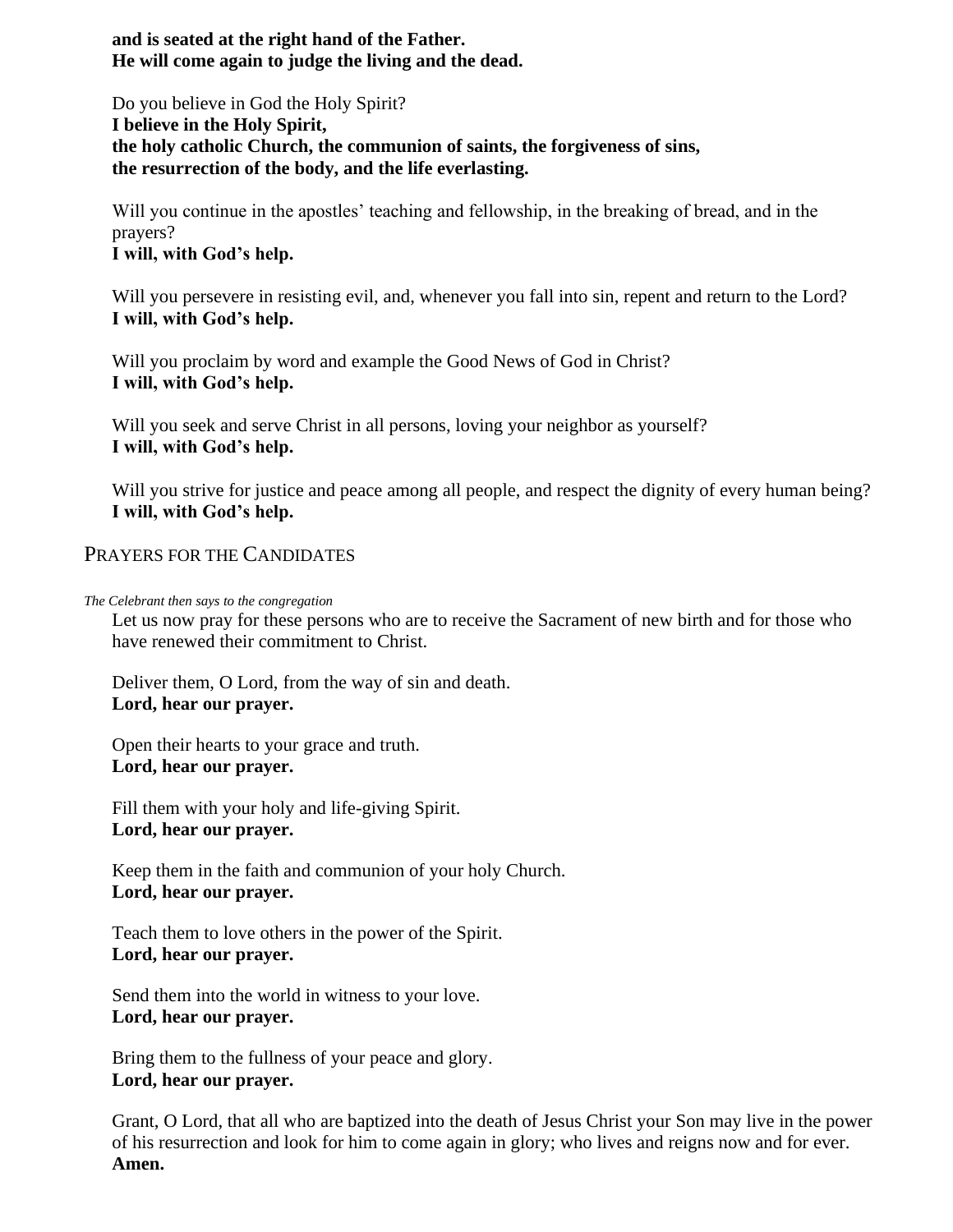# THANKSGIVING OVER THE WATER

The Lord be with you. **And also with you.** Let us give thanks to the Lord our God. **It is right to give him thanks and praise.**

We thank you, Almighty God, for the gift of water.

Over it the Holy Spirit moved in the beginning of creation. Through it you led the children of Israel out of their bondage in Egypt into the land of promise. In it your Son Jesus received the baptism of John and was anointed by the Holy Spirit as the Messiah, the Christ, to lead us, through his death and resurrection, from the bondage of sin into everlasting life.

We thank you, Father, for the water of Baptism. In it we are buried with Christ in his death. By it we share in his resurrection. Through it we are reborn by the Holy Spirit. Therefore in joyful obedience to your Son, we bring into his fellowship those who come to him in faith, baptizing them in the Name of the Father, and of the Son, and of the Holy Spirit.

Now sanctify this water, we pray you, by the power of your Holy Spirit, that those who here are cleansed from sin and born again may continue for ever in the risen life of Jesus Christ our Savior.

To him, to you, and to the Holy Spirit, be all honor and glory, now and for ever. **Amen**.

# THE BAPTISM

*Reighanne Marie,* I baptize you in the Name of the Father, and of the Son, and of the Holy Spirit. **Amen***.* 

*Reighanne Marie,* you are sealed by the Holy Spirit in Baptism and marked as Christ's own for ever. **Amen**.

*Meredith Abigail,* I baptize you in the Name of the Father, and of the Son, and of the Holy Spirit. **Amen**.

*Meredith Abigail,* you are sealed by the Holy Spirit in Baptism and marked as Christ's own for ever. **Amen**.

*Samuel Aaron,* I baptize you in the Name of the Father, and of the Son, and of the Holy Spirit. **Amen***.* 

*Samuel Aaron,* you are sealed by the Holy Spirit in Baptism and marked as Christ's own for ever. **Amen**.

# THE REAFFIRMATION

*The Celebrant lays hands on each candidate, saying*

*Charles,* may the Holy Spirit, who has begun a good work in you, direct and uphold you in the service of Christ and his kingdom. **Amen.**

*Davis,* may the Holy Spirit, who has begun a good work in you, direct and uphold you in the service of Christ and his kingdom. **Amen.**

*Marquenia,* may the Holy Spirit, who has begun a good work in you, direct and uphold you in the service of Christ and his kingdom. **Amen.**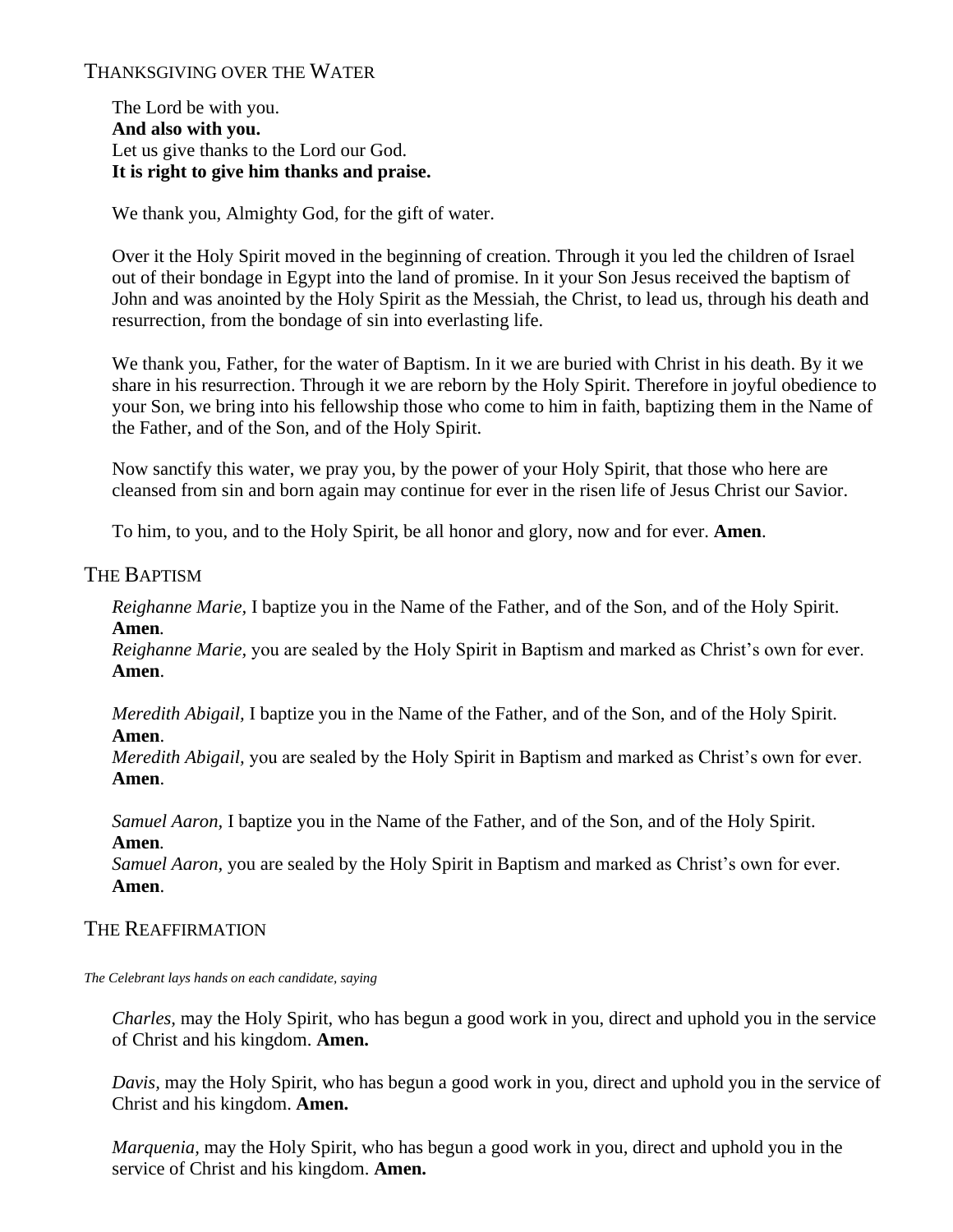*Nancy,* may the Holy Spirit, who has begun a good work in you, direct and uphold you in the service of Christ and his kingdom. **Amen.**

Let us pray.

Heavenly Father, we thank you that by water and the Holy Spirit you have bestowed upon these your servants the forgiveness of sin, and have raised them to the new life of grace. Sustain them, O Lord, in your Holy Spirit. Give them an inquiring and discerning heart, the courage to will and to persevere, a spirit to know and to love you, and the gift of joy and wonder in all your works. **Amen**.

Let us welcome the newly baptized.

**We receive you into the household of God. Confess the faith of Christ crucified, proclaim his resurrection, and share with us in his eternal priesthood.**

### THE LITURGY OF THE WORD

*The Altar Candles are lighted from the Paschal Candle.* 

THE EASTER PROCLAMATION *Please stand.*  Alleluia. Christ is risen. **The Lord is risen indeed. Alleluia.**

**HYMN** 207 *Jesus Christ is Risen Today* **EASTER HYMN** EASTER HYMN *The Congregation is encouraged to ring bells during the Alleluias in the hymn. The Celebrant sprinkles water on the Congregation in memory of their baptism.* 

The Lord be with you. **And also with you.** Let us pray.

O God, who made this most holy night to shine with the glory of the Lord's resurrection: Stir up in your Church that Spirit of adoption which is given to us in Baptism, that we, being renewed both in body and mind, may worship you in sincerity and truth; through Jesus Christ our Lord, who lives and reigns with you, in the unity of the Holy Spirit, one God, now and for ever. **Amen**.

*Please be seated.*

Do you not know that all of us who have been baptized into Christ Jesus were baptized into his death? Therefore we have been buried with him by baptism into death, so that, just as Christ was raised from the dead by the glory of the Father, so we too might walk in newness of life. For if we have been united with him in a death like his, we will certainly be united with him in a resurrection like his. We know that our old self was crucified with him so that the body of sin might be destroyed, and we might no longer be enslaved to sin. For whoever has died is freed from sin. But if we have died with Christ, we believe that we will also live with him. We know that Christ, being raised from the dead, will never die again; death no longer has dominion over him. The death he died, he died to sin, once for all; but the life he lives, he lives to God. So you also must consider yourselves dead to sin and alive to God in Christ Jesus.

The Word of the Lord. **Thanks be to God.**

BCP p. 295

THE EPISTLE Romans 6:3-11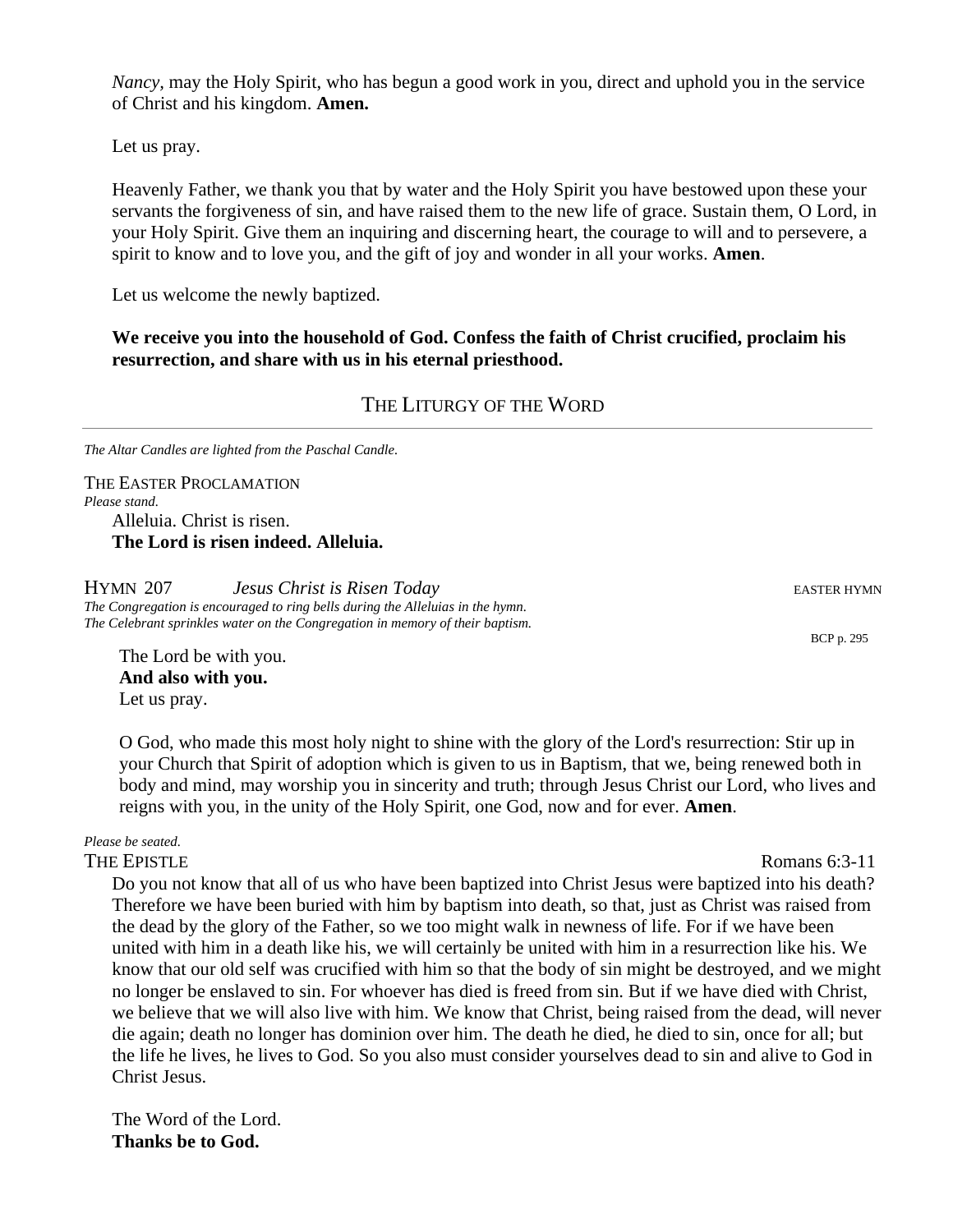

THE HOLY GOSPEL THE HOLY GOSPEL

The Holy Gospel of our Lord Jesus Christ according to Luke. **Glory to you, Lord Christ.**

On the first day of the week, at early dawn, the women who had come with Jesus from Galilee came to the tomb, taking the spices that they had prepared. They found the stone rolled away from the tomb, but when they went in, they did not find the body. While they were perplexed about this, suddenly two men in dazzling clothes stood beside them. The women were terrified and bowed their faces to the ground, but the men said to them, "Why do you look for the living among the dead? He is not here, but has risen. Remember how he told you, while he was still in Galilee, that the Son of Man must be handed over to sinners, and be crucified, and on the third day rise again." Then they remembered his words, and returning from the tomb, they told all this to the eleven and to all the rest. Now it was Mary Magdalene, Joanna, Mary the mother of James, and the other women with them who told this to the apostles. But these words seemed to them an idle tale, and they did not believe them. But Peter got up and ran to the tomb; stooping and looking in, he saw the linen cloths by themselves; then he went home, amazed at what had happened.

The Gospel of the Lord. **Praise to you, Lord Christ.**

*Please be seated.*

THE SERMON THE SERMON

THE PRAYERS OF THE PEOPLE

*Please stand as you are able.* 

FORM III, BCP 387

On this night of Christ's triumph over the powers of Sin and Death, let us pray for the church and for the world

*Please kneel as you are able.* 

Father, we pray for your holy Catholic Church; **That we all may be one.** 

Grant that every member of the Church may truly and humbly serve you; **That your Name may be glorified by all people.**

We pray for all bishops, priests, and deacons; **That they may be faithful ministers of your Word and Sacraments.** 

We pray for all who govern and hold authority in the nations of the world; **That there may be justice and peace on the earth.**

Give us grace to do your will in all that we undertake; **That our works may find favor in your sight.**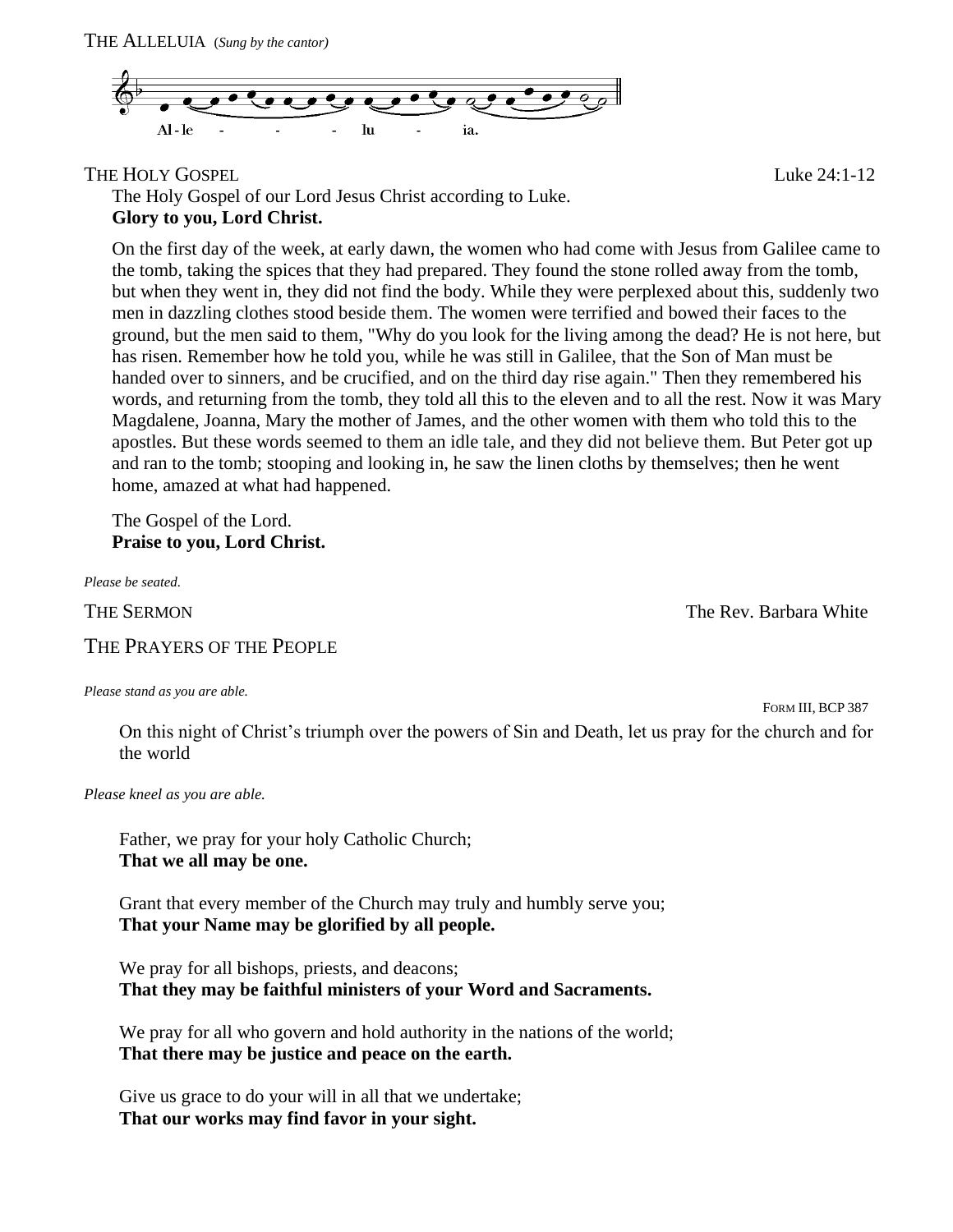Have compassion on those who suffer from any grief or trouble; **That they may be delivered from their distress.**

Give to the departed eternal rest; **Let light perpetual shine upon them.** 

We praise you for your saints who have entered into joy; **May we also come to share in your heavenly kingdom.** 

Let us pray for our own needs and those of others.

*Silence. The People may add their own petitions.* 

Almighty God, who for our redemption gave your only-begotten Son to the death of the cross, and by his glorious resurrection delivered us from the power of our enemy: Grant us so to die daily to sin, that we may evermore live with him in the joy of his resurrection; through Jesus Christ our Lord. **Amen**.

*Please stand, as you are able.*

THE PEACE

The Peace of the Lord be always with you **And also with you.**

*Ministers and People may greet one another in the name of the Lord.*

# THE LITURGY OF THE TABLE

"Do not be afraid; I know that you are looking for Jesus who was crucified. He is not here; for he has been raised, as he said. Come, see the place where he lay. Matthew 28:5

OFFERTORY: "O Filii et Filiae" Volckmar Leisring

*O filii et filiae! Rex celestis, Rex gloriae; Alleluia! Christus surrexit hodie!*

*O sons and daughters! King of heaven, glorious King; Alleluia! Christ is risen today!*

*The people stand as representatives of the congregation bring the people's offerings of bread, wine and money or other gifts, to the altar.* 

THE GREAT THANKSGIVING **EUCHARIST CONSUMING** EUCHARIST EUCHARISTIC Prayer D, BCP p. 372

The Lord be with you. **And also with you.**

Lift up your hearts. **We lift them to the Lord.**

Let us give thanks to the Lord our God. **It is right to give him thanks and praise.**

It is truly right to glorify you, Father, and to give you thanks; for you alone are God, living and true, dwelling in light inaccessible from before time and for ever. Fountain of life and source of all goodness, you made all things and fill them with your blessing; you created them to rejoice in the splendor of your radiance.

Countless throngs of angels stand before you to serve you night and day; and, beholding the glory of your presence, they offer you unceasing praise. Joining with them, and giving voice to every creature under heaven, we acclaim you, and glorify your Name, as we sing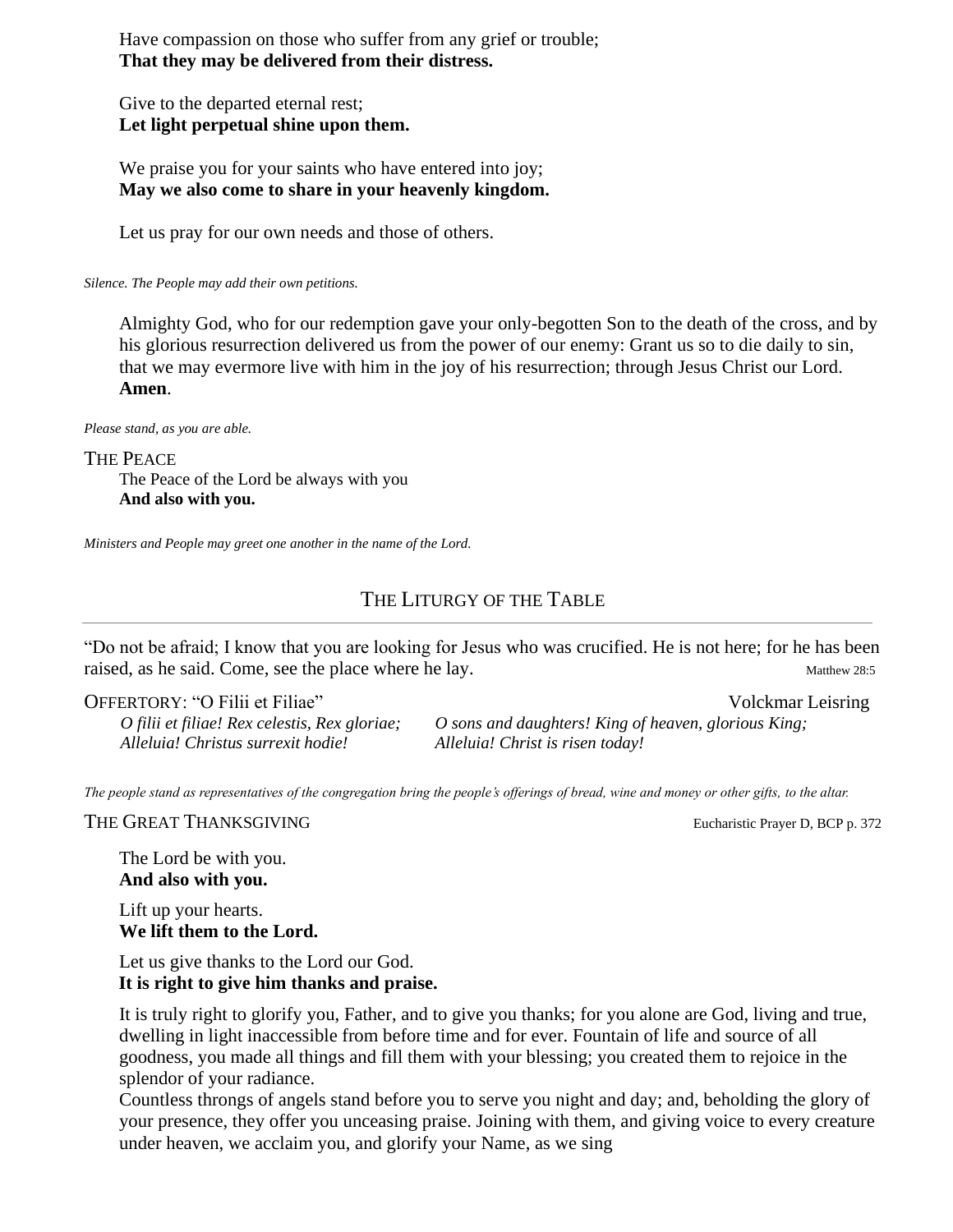

*The people kneel.*

*Then the Celebrant continues with the Eucharistic Prayer.* 

We acclaim you, holy Lord, glorious in power…

…Father, we now celebrate this memorial of our redemption. Recalling Christ's death and his descent among the dead, proclaiming his resurrection and ascension to your right hand, awaiting his coming in glory; and offering to you, from the gifts you have given us, this bread and this cup, we praise you and we bless you.

*Celebrant and People*

**We praise you, we bless you we give thanks to you, and we pray to you, Lord our God.** 

*The Celebrant continues with the Eucharistic Prayer* 

Lord, we pray…

… Through Christ, and with Christ, and in Christ, all honor and glory are yours, Almighty God and Father, in the unity of the Holy Spirit, for ever and ever. **AMEN.**

And now, as our Savior Christ has taught us, we are bold to say,

**Our Father, who art in heaven, hallowed be thy Name, thy kingdom come, thy will be done, on earth as it is in heaven. Give us this day our daily bread. And forgive us our trespasses, as we forgive those who trespass against us. And lead us not into temptation, but deliver us from evil. For thine is the kingdom, and the power, and the glory, for ever and ever. Amen.**